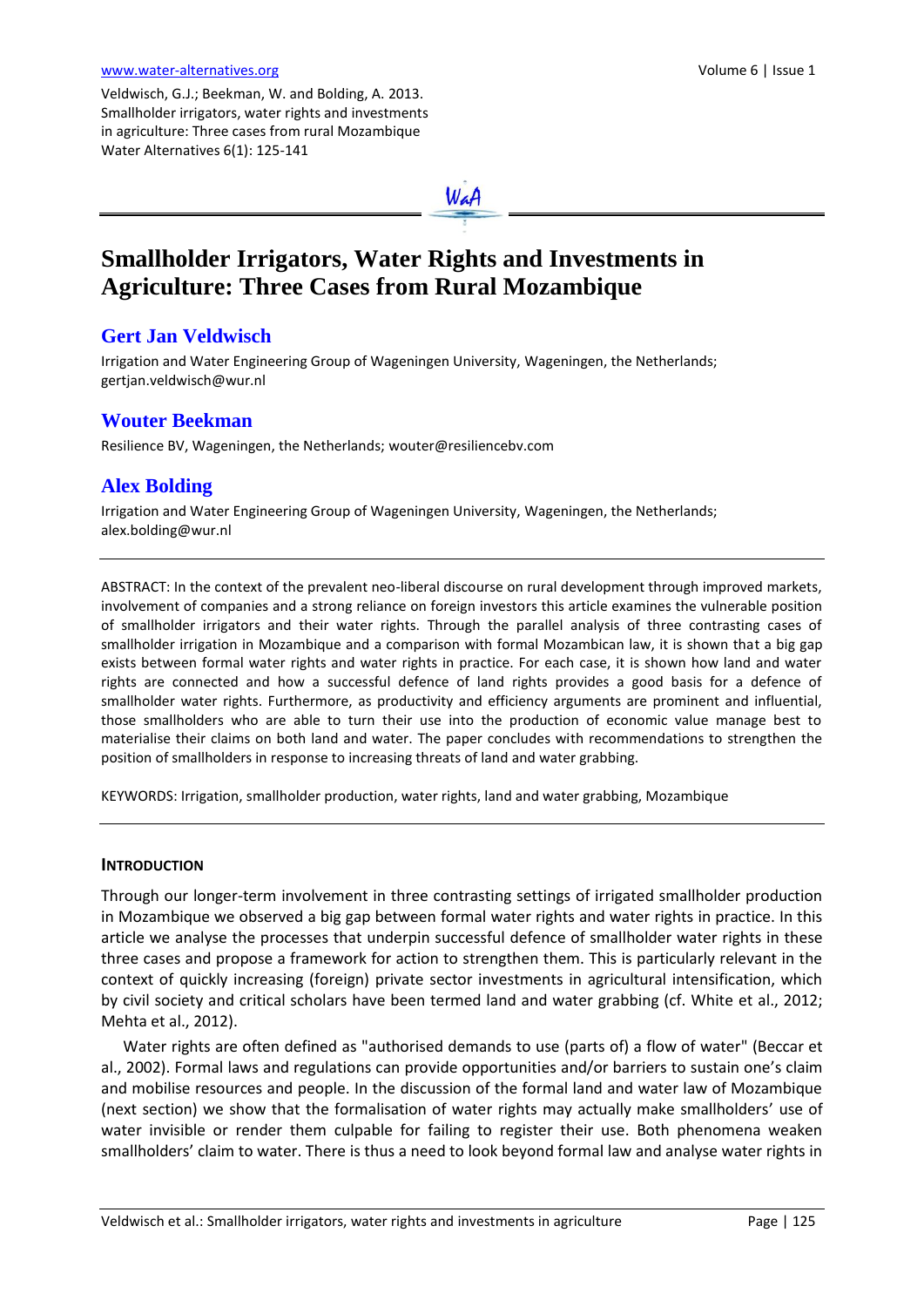the context of how they function in practice. We refer to this as *water rights in action,* defined as the ability to materialise one's claim through actual use (Beccar et al., 2002), which depends on the ability to mobilise intermediaries like land, technologies, infrastructure and power relations.

In the next sections we present three case studies of smallholder irrigation in various parts of Mozambique (Zambézia, Manica and Gaza). Case study analyses show that for smallholders a successful defence of land rights provides a good basis for a defence of water rights. Secondly we show that people who are able to turn their water use into economic value manage best to materialise their claims on both land and water. Each case description starts with a general introduction to the agricultural practices in the area, the main actors involved and the historical background. This is followed by a description of the mechanisms through which actors access land and water and how these are related to each other. Each case description concludes with an analysis of how investments in agriculture and water management are being made, demonstrating how, in all three cases, investments in productive means and the ability to produce play an important role in the acquisition and defence of land and water rights.

In the first case, about the conflicting claims over Munda Munda irrigation system, it is shown that despite a series of competing land claims by former Portuguese landowners and aspiring foreign investors, a consortium of smallholder irrigators and supporting NGOs succeed in securing a tenuous hold on their land and water through a combination of legal action and continued investment in both the infrastructure and marketing facilities of the system. This smallholder development model contrasts sharply with the (second) case of Chókwè irrigation system which illustrates how the largest smallholder irrigation scheme in Mozambique is in the process of being transformed into a commercial farming venture by an outside company engaging in contract farming of irrigated rice with a limited number of entrepreneurial smallholder producers at the expense of the majority of smallholder subsistence farmers. The case highlights how corporate production of rice in close alliance with the Mozambican government and local elites can displace and dispossess the majority of smallholder producers. The final case on spontaneously emerging furrow irrigation systems in mountainous zones of central Mozambique highlights locally recognised mechanisms of access to land and water rights. The latter are intricately intertwined with local principles of sharing access to land and water and the recurrent need to invest in construction and maintenance of such furrow irrigation systems. The main threat affecting the sustained functioning of these numerous and economically important irrigation ventures lies in their invisible and officially unrecognised nature.

The paper concludes with an overarching analysis and recommendations to strengthen the position of smallholders with regard to their land and water rights within the context of intensified corporate land and water grabbing.

#### **FORMAL LAND AND WATER RIGHTS IN MOZAMBIQUE**

Before discussing the specific water regulations in Mozambique we first analyse the Land Law (1997) and its implications for the use of land and its associated resources, among which is water.

#### **Land rights and regulations**

Both the Land Policy (1995) and Land Law (1997) were developed in an inclusionary democratic process, which tried to resolve the question of how to "safeguard the diverse rights of the Mozambican people over the land and other natural resources, while promoting new investment and the sustainable and equitable use of these resources" (Tanner, 2002: 21).

The law recognises three ways through which land use rights can be obtained (Tanner, 2002: 25): (1) through "occupation, according to customary norms and practices", (2) through "good faith" occupation of land previously used by others, and (3) through a formal request to the State by investors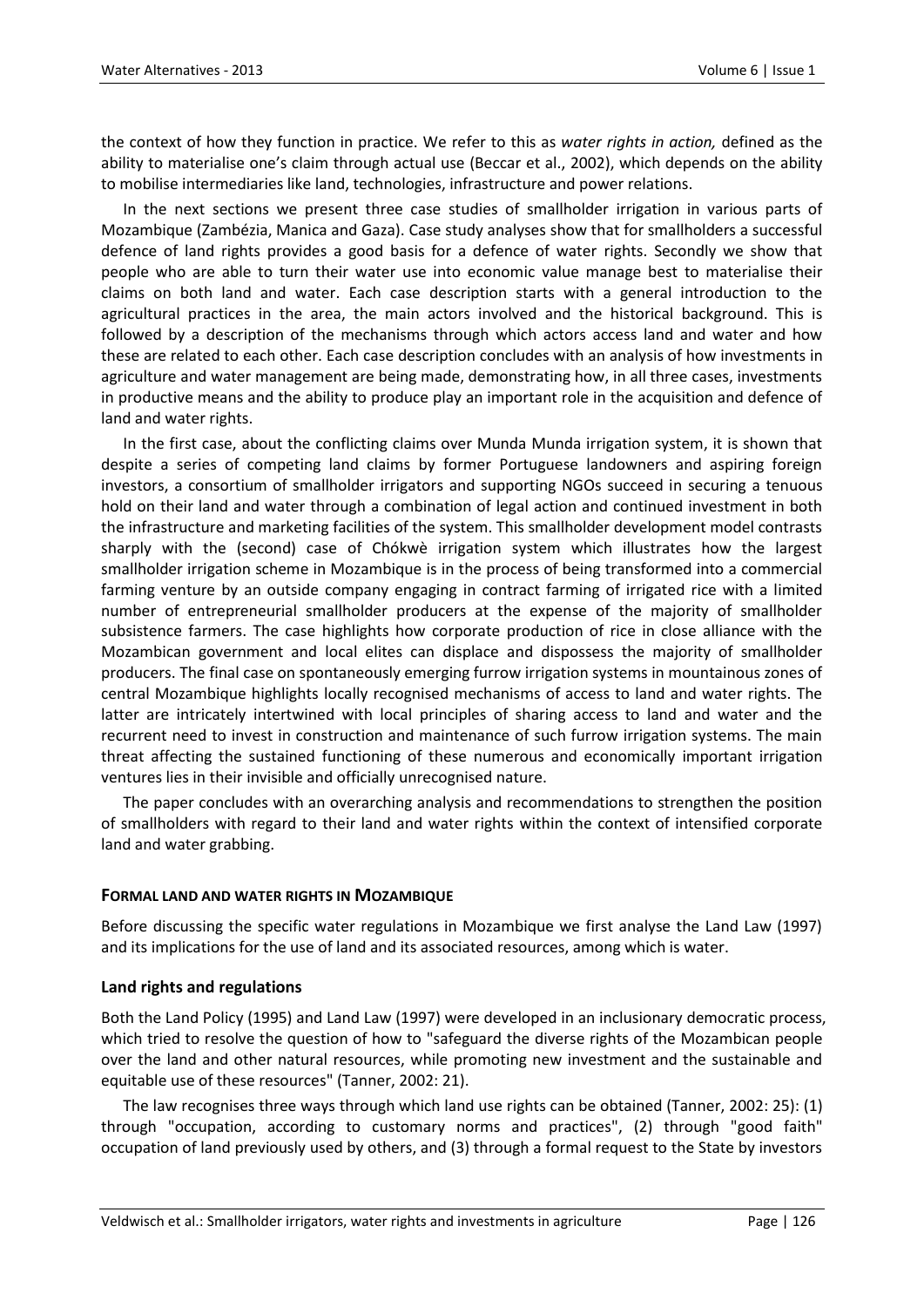and other externals. To stress the equal footing of these three mechanisms they were included in one and the same article (Tanner, 2002). This recognition gave local communities "the full legal equivalence to the State DUAT"<sup>1</sup> (De Wit et al., 2009: 38), even when formalisation and documentation are lacking (Cotula, 2009: 70).

The 'local community' is a central concept in the Land Law, which defines it as follows:

A grouping of families and individuals, living in a circumscribed territorial area at the level of a locality [the lowest official unit of local government in Mozambique] or below, which has as its objective the safeguarding of common interests through the protection of areas of habitation, agricultural areas, whether cultivated or in fallow, forests, sites of socio-cultural importance, grazing lands, water sources and areas for expansion (Law 19/97, Article 1/1; in Tanner, 2002: 27).

This implies that through the Land Law, local communities, be it through customary occupation or through good faith occupation, are not only granted long-term land use rights, but also use rights to the resources connected to the land, including water. Anybody who now wants to gain access to local resources needs to negotiate with the community. Though the community has a veto to reject proposals by private investors, in practice power differentials have led to very different outcomes in various cases (Hanlon, 2004). Although communities' land rights are legally protected in the Land Law, in practice it becomes a hard-fought right to preserve.

Even with all the regulations and instruments for implementation in place, formalisation of land rights has been a slow and tedious process. Communities have to go through 'community delimitation' or 'land demarcation' exercises.<sup>2</sup> Only a limited number of community land rights have been formalised, amongst others due to time-consuming participatory methodologies, various bureaucratic delays and time required to resolve inter-community boundary conflicts (cf. Norfolk and Liversage, 2002). As a result, smallholder land rights have largely remained 'invisible' and large areas of Mozambique still appear to be 'empty' when official maps are consulted by investors (Tanner, 2009).

As early as in 2003 Lahif (2003: 3) observed that the government had "largely focussed on the potential of the Land Law to promote private ('external') investment, rather than on the development of the small-holder (peasant) sector". Since then the push for private and bilateral foreign investments and large land deals has increased tremendously (Schut et al., 2010; Kaarhus, 2011), with serious implications for water demands as well (Skinner and Cotula, 2011; Woodhouse and Ganho, 2011; Mehta et al., 2012). This recently re-ignited the Land Debate in Mozambique, which has resulted in some tangible legal changes in the Land Law, making it easier for local communities to defend their hold on the land. At the same time, a Land Forum was established in which civil society organisations have been co-opted (see CIP, 2011). Fairbairn (2011) has discussed the important intermediary role of domestic (party affiliated) elites, highlighting both their own appetite for land acquisition and associated land speculation and their role as gatekeepers for foreign investors. Meanwhile disadvantaged communities do not have access to any recognised channel for recourse. *De facto* domestic elites thus play a key role in the allocation and protection of land rights.

#### **Water rights and regulations**

 $\ddot{\phantom{a}}$ 

The Water Act of 1991 distinguishes between common and private water use. Domestic water needs, including small-scale use for agriculture (up to 1 ha and without the use of siphoning or mechanical implements), is considered common use. Common use does not require a licence or concession and its

 $^1$  Acronym for 'Direito de Uso e Aproveitamento de Terra', the right to use, and benefit of, the land.

<sup>&</sup>lt;sup>2</sup> Delimitation is the "identification of the limits of areas occupied by communities [...] including entering this information in the national land registry" (Diploma Ministerial No. 29-A/2000, article 2, 'Definitions'; in Hanlon, 2004: 610). The land demarcation process which, among other things, requires accurate surveying and the construction of cement landmarks, is more complex and expensive (Cotula, 2009).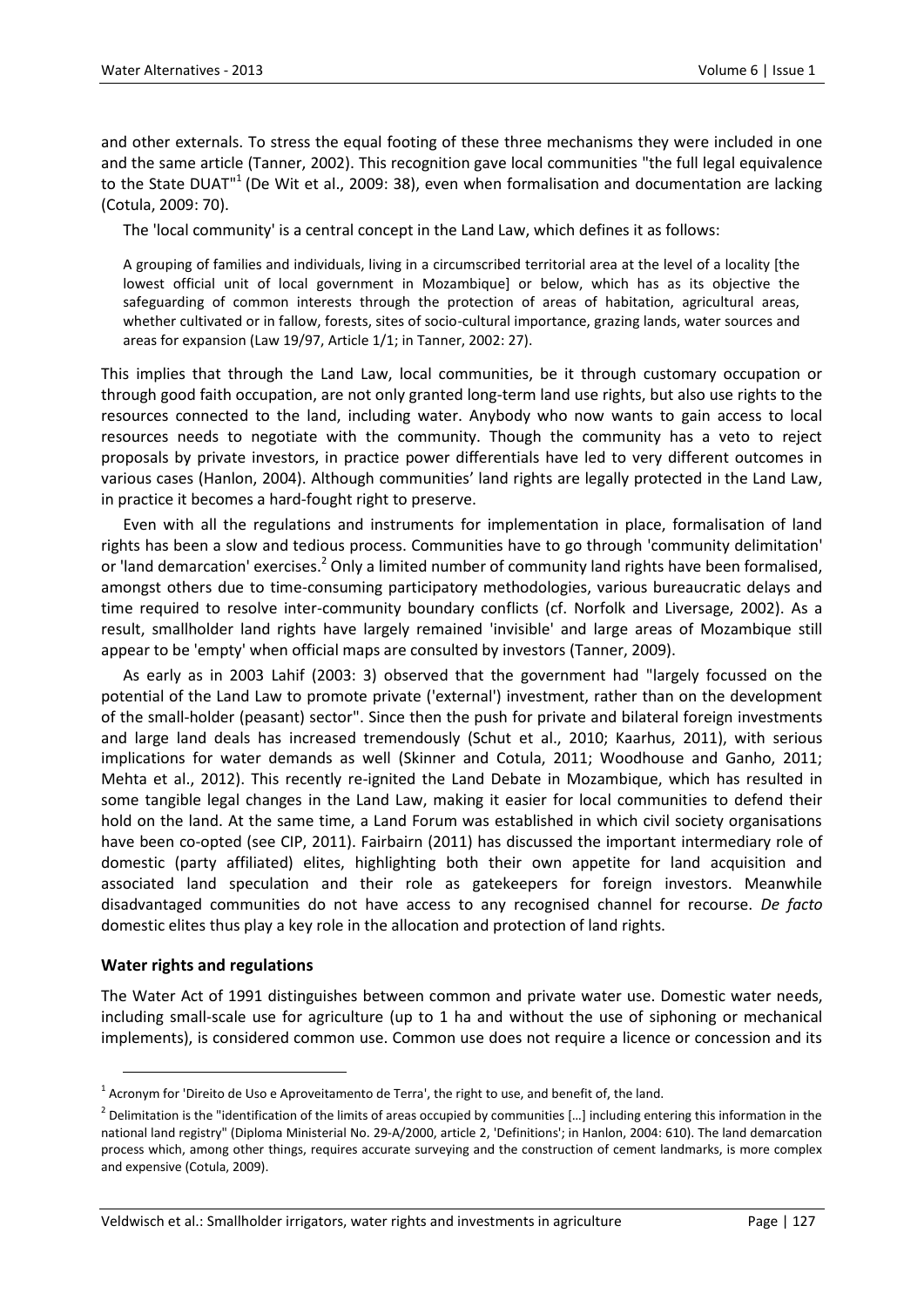use does not need to be paid for. Furthermore, common use is prioritised over private use, which requires a licence. The compulsory licensing of private use is already referred to in the 1991 Water Act, but the actual process was regulated only in 2007 through an additional decree (Decreto No 43/2007) (Manjate, 2010). Smallholders are generally considered common users of water and are their use is officially protected by law.

The water rights, like the land law, are primarily based on the individual use of a resource. It states that every farmer or company irrigating more than 1 ha should indicate the amount of water used and its source. The government water boards (ARA's – Administração Regional de Águas) should then research whether this water is available at catchment level and issue the licence for use, which also obliges the user to pay fees. There is a procedure for both the recognition of existing water rights and the acquisition of new water rights. New water uses cannot be licensed if they are found to be conflicting with common use interests or to be environmentally harmful. Requests for new water rights are dealt with on the principle of 'first come first served'. Water allocations should not surpass availability, but it is not always easy to determine the availability. This process requires an intricate knowledge at catchment level on water availability and quality, up-to-date knowledge on current users and staff that has the means and capacity to monitor the water use, a situation that is not met in reality in Mozambique.

Common use is especially difficult to monitor because of the large (and dispersed) number of users. Manjate (2010) reports that the Basin Management Units (UGBs) include common use in an entry labelled 'losses', rather than considering it a separate user category in their control and planning procedure. Also methodologically, it remains difficult to assess the amount of water that needs to be secured for common use at river basin level (Vilanculos and Macuacua, 2010; van der Zaag et al., 2010b). The exemption from licensing of common use often leaves these uses and users administratively invisible. This happened for instance in the Limpopo Basin where, in 2008-2009, too many licences were granted if one considers a realistic estimate of available river flows and water consumption through common use (van der Zaag et al., 2010b). Although common use is prioritised above commercial use it remains invisible for planning procedures when considered as non-quantified losses.

Another possible backlash of the water law on small users is that as soon as they start to use technologies to divert water (even if these are manually operated pumps or temporary diversion weirs), this is no longer considered to be common use and formally they would have to request for a licence. In practice, smallholder farmers do not do this; nor do the ARAs enforce this rule, but formally these smallholders operate outside the law, which eventually may become a problem for them.

#### **Land, water and rural development paradigms**

Hanlon's (2004) analysis that "the land debate is actually a proxy for a debate about rural development" and "the question of who will develop Mozambique" to some extent also applies to the water debate. Hanlon concludes that out of four possible groups, "foreign investors, the urban élite, 'advanced' peasants and family farmers", the Government of Mozambique has mainly been banking on foreign investors. This can also be observed in the field of water regulation. In the context of very limited capacities to implement the water policies (van der Zaag et al., 2010a) a primary focus on licensing of new and large volumes of water use has emerged, which in practice results in the regulating and facilitating of foreign investments.

As a result of the legal setup, both land and water use by communities tends to remain invisible and hence not considered when assessing and issuing new land and water applications. The absence of recognised avenues for legal recourse in case of deprivation of land or water rights is compounded by the fact that most such customary rights are not backed-up with legally recognised, written documentation, marginalising the strong official position in the law of communities.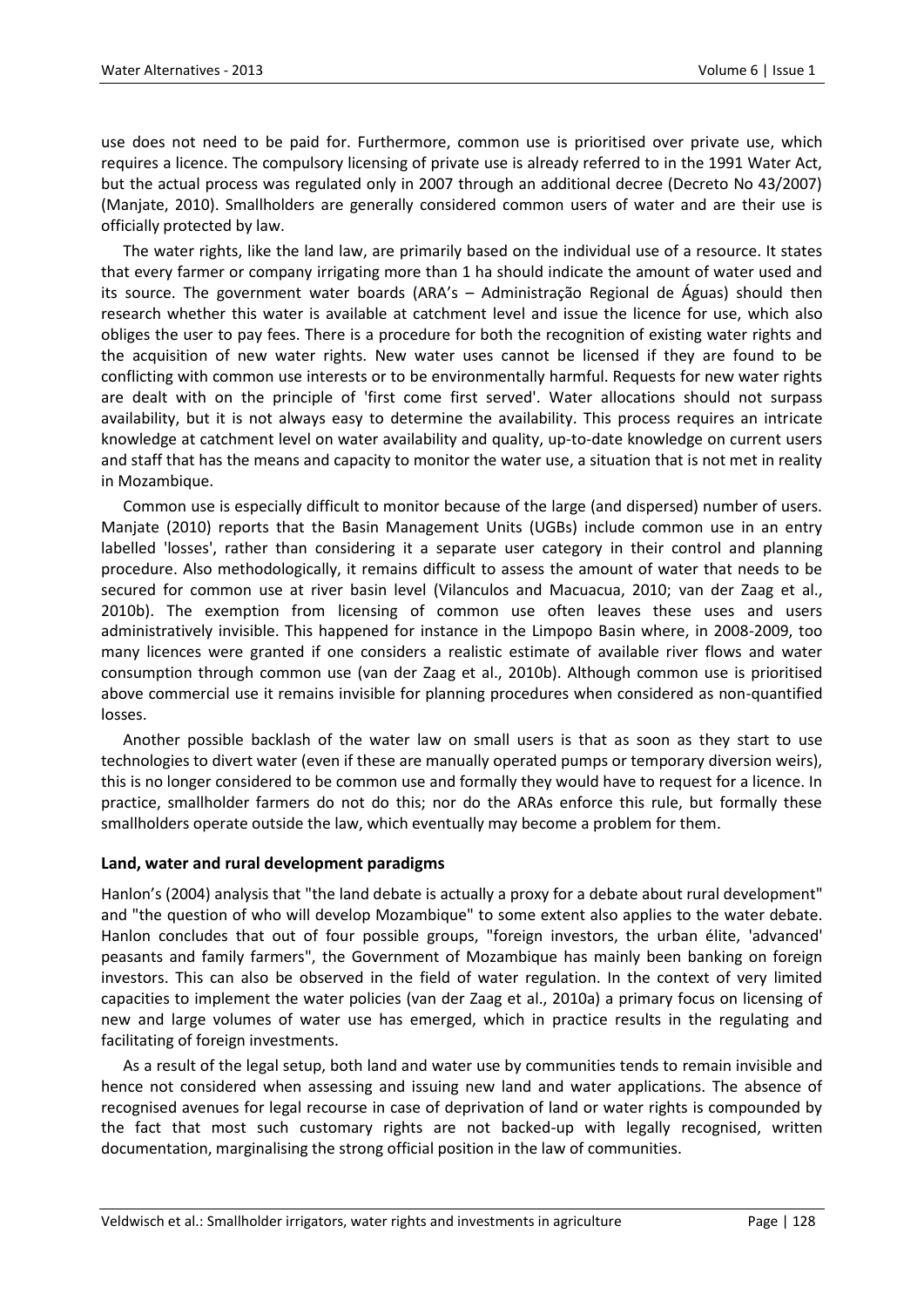Within the context of increased foreign investments in intensive agro-industrial production involving large amounts of land and water, and the adoption by the Mozambican government of an agricultural policy that favours agricultural development through foreign corporate investments, possibly linking up to smallholders through outgrowers' systems, the question of securing land and water rights for smallholder communities becomes paramount.

### **CASE 1: NANTE AND THE MUNDA MUNDA IRRIGATION SYSTEM<sup>3</sup>**

The first case is situated in Nante, Zambézia Province where smallholder famers have been involved for years in a struggle over land and water rights in the area of the Munda Munda irrigation system. The case is an example of how organised smallholders farmers, supported by civil society, effectively managed to defend their land and water rights. Colonial history, formal land and water law as well as immigration of smallholders and their subsequent successful productive use of the area, exploiting commercialisation alternatives, all play a role in this highly contested case.

#### **Introduction**

1

The Munda Munda irrigation system of Nante is a large-scale smallholder rice production venture in the lower floodplain of the Licungo River, in the Zambézia Province. The irrigation system, first built by a Portuguese company and later operated as a State farm, is now being engaged in a rural development effort fostering irrigated rice production. Since the end of the civil war  $(1992)^4$  the area has been subjected to almost constant pressure on the irrigated land, entailing a protracted conflict over access to the available irrigation infrastructure.

The struggle started after the civil war when, in 1996, a family member of the previous Portuguese owners returned to Mozambique to claim the area and the irrigation system that smallholder farmers in Nante had started to use. The local communities received support from ORAM,<sup>5</sup> an NGO divulgating the land law, against the claim by the Portuguese. The law introduced in 1997 made it possible for the communities of Nante to start a delimitation process which was used as a first line of defence. But once the land delimitation was initiated, it imposed an obligation on the community to make economic use of the area. The communities continued to receive support from ORAM and, later, APAC<sup>6</sup> in community development efforts, as will be described below. This first claim was special in the sense that it was a conflict about who had historical ownership of the land and the infrastructure it harboured. But after conclusion of the delimitation, three more claims were made by outside investors aiming to develop the irrigation area. Due to the nature of these latter claims, the performance of the farmers was measured against the potential performance of the investors.

Advocates of external investments (in particular within the local government) argue that these investors would be able to mechanise production, commercialise their products efficiently and invest in improvements on infrastructure (Beekman and Veldwisch, 2012). In Nante these claims were countered by demonstrating alternative pathways where smallholder farmers perform these tasks. Firstly, farmermanaged tractors were introduced to promote modern agriculture (Beekman and Vellema, 2011). Secondly, a farmers' cooperative was established to market their products (Vellema et al., 2011). And finally investment programmes were written, culminating in the proposed extension of the current

 $3$  The case of Munda Munda has been documented in more detail in Beekman and Veldwisch (2012), where they analyse it within the context of the water grabbing debate.

<sup>&</sup>lt;sup>4</sup> Since the late 1970s Mozambique had been entangled in an intensifying civil war between the Rhodesian/South Africansupported RENAMO resistance movement and the ruling Marxist FRELIMO regime. The conflict was peacefully resolved in 1992.

<sup>&</sup>lt;sup>5</sup> Organização Rural para Ajuda Mútua, Rural Organisation for Mutual Assistance.

<sup>6</sup> Associação pela Promoção de Agricultura Comercial (Association for the Promotion of Comercial Agriculture).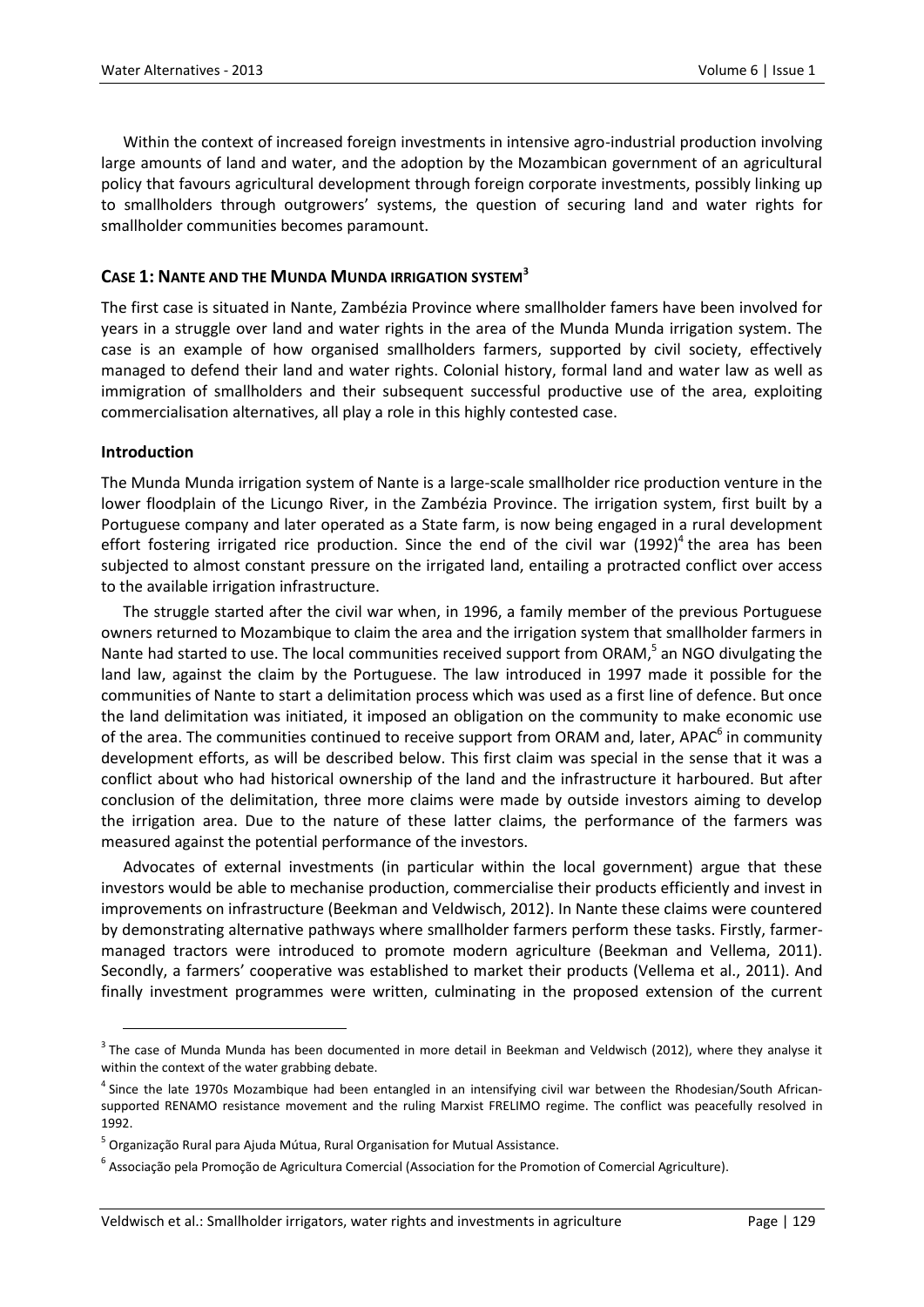system to a 3000 ha rice irrigation system for smallholder production. These consecutive developments from 1996 onwards, created a local dynamic that enhanced the capacities and ownership of the development processes by smallholder farmers, who defended their land rights by demonstrating viable alternatives to foreign investments.

#### **Access to water, access to land**

The struggles in Nante were focused on the existing irrigation area and affiliated infrastructure. Apart from the 3000 ha of Munda Munda floodplain, Nante harbours other fertile floodplains near the river comprising about 5000 ha. However, these other areas have not been a focus of land contestation and one can only assume that this is because they lack infrastructure. This demonstrates that the struggle is not exclusively about land but about access to water management infrastructure. In the first conflict, described above, the ownership was questioned based on who made the investments and who had the right to use. The Portuguese party had made the historical investment but the independence war and the consecutive civil war resulted in a political climate where conflict was settled in favour of the local communities to use the irrigation area.

In this first conflict, only a part of the new land law was used, and the delimitation of land represented the first step in a process towards the official acquisition of the land rights. Although the delimitation of the irrigation areas for the community resulted in the discontinuation of the claim by the Portuguese, the settlement of the claim was inconclusive. At first, farmers were afraid to start farming in the irrigation area. The land had always had an owner, first the Portuguese and later the State farm, and consequently, farmers were reluctant to move in and use the land, fearing that the land would be taken away from them. In subsequent conflicts, as neither the farmers nor the more recent investors had made the initial investment in the infrastructure, the focus of the land struggles shifted to other aspects stipulated in the land law that demand continued economic use of land in accordance with a development plan submitted as part of the DUAT application process.

The first tentative rehabilitation of the irrigation area was executed in 2003/2004 in collaboration with the local community and ORAM. This made irrigation possible for the first time since the end of the war and was an important step in the farmer emancipation process as it demonstrated the value of ensuring crop production through access to water. This created awareness amongst the farmers of the value of the irrigation system, as was evident from a vociferous farmer protest in 2007 against repossession of the system in the hands of a private investor. The collective investment was an important step to stimulate the active defence of the land and irrigation system by the farmers thus creating ownership.

#### **Investments**

The first conflict (with the heir of the former Portuguese owners) was contested through a legislative process of the new land law, while the consecutive conflicts took place in a more conceptual domain: contrasting the potential of commercial investments against development by smallholder farmers. The smallholder model was given shape through investment in the rehabilitation of infrastructure, farmerinitiated operation and maintenance practices (Beekman and Veldwisch, 2012), mechanisation through farmers'associations managing tractors (Beekman and Vellema, 2011), and collective commercialisation of rice products through farmer cooperatives (Vellam and Beekman, 2011). Whilst this process evolved, a variety of land claims and investment plans were proposed by various private investors, putting pressure on the smallholder farmers. Although aspects of the land law were used in the latter conflicts, the struggle was not fought in court, but through the active demonstration and attempted realisation of alternative development models. These comprised new investments that re-enforced farmers' ownership, not only through the demonstration of management capacity (tractors, irrigation and commercialisation) but also by successfully attracting funds for the development of the irrigation area.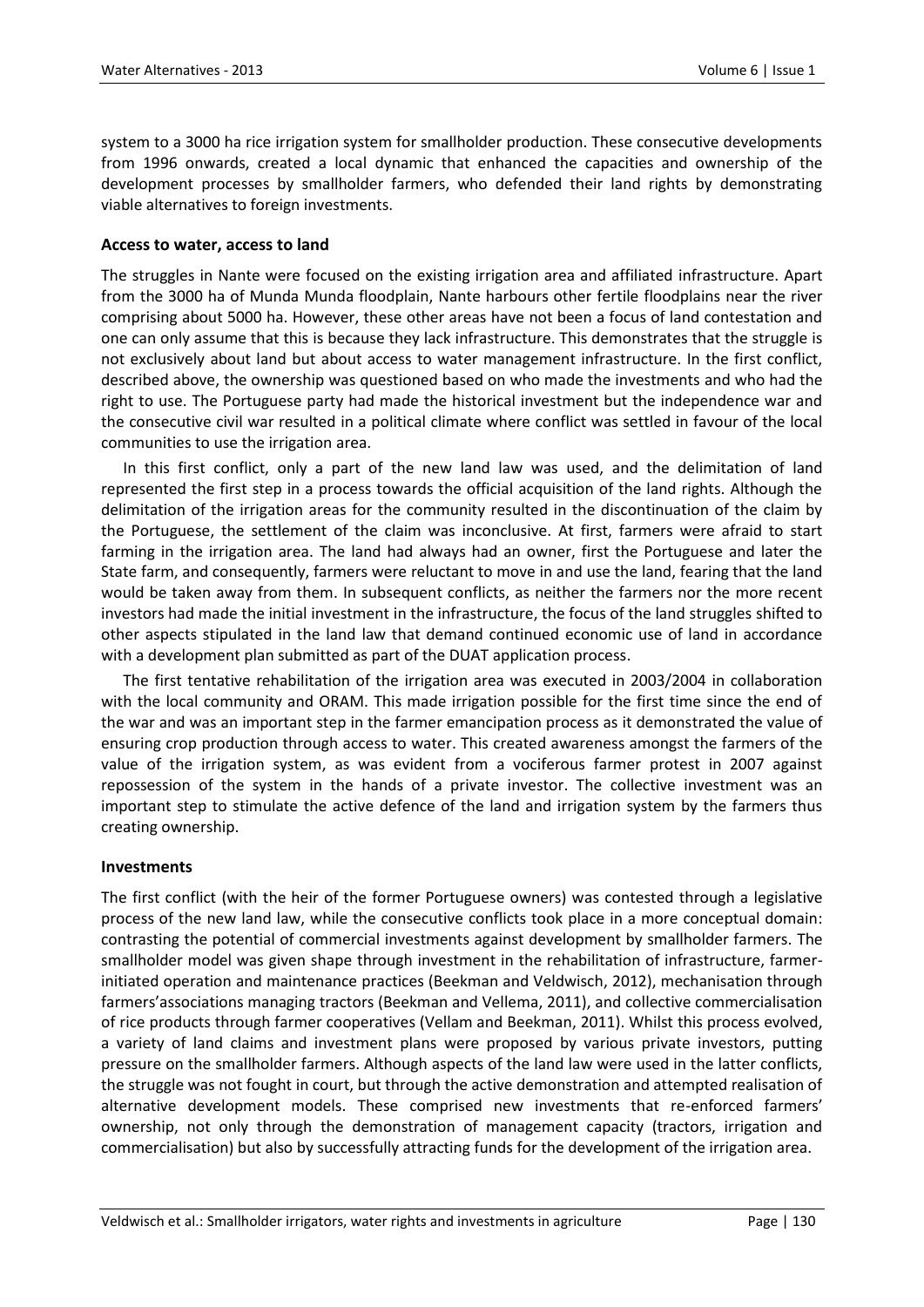In our view, the ongoing land and water conflict constitutes a conflict over different models for development. The government's preference for corporate foreign investments as development model puts pressure on the smallholder farmers to meet the same targets. The Nante case demonstrates the success of an alternative rural development model in defending the land rights by working towards mechanisation and modernisation of smallholder agriculture. But, at the same time, the case demonstrates that this is a slow process that will take time and investments in local organisational capacity enhancement.

In Nante such efforts have resulted in the formulation and endorsement of a joint Dutch-Mozambican-funded ORIO project in 2009 (Munda Munda flood control, drainage and irrigation project), aiming at the development of 3000 ha of smallholder rice irrigation. Through this the farmers have been able to counter the competing claims by demonstrating the capacity to invest and showing some success in development through mechanisation and commercialisation of their products (Vellema et al., 2011). This contrasts with the often assumed potential of external investors in Mozambique and the little they have to show to date (cf. Schut et al., 2010; White et al., 2012).

However, despite the aim of the ORIO project to increase the area of smallholder irrigation to 3000 ha, the rights over this area have formally not yet been assigned to the local communities. The recognition of these rights is still in process. The conclusion of this process will possibly give rise to a second round of questioning of the legal basis of their water right. Although owning the land with the existing infrastructure gives the users the opportunity to manage the water, it is not yet clear under which legal category they fall concerning their water rights. The users are all individually small scale, irrigating on average 0.5 ha per family. This could qualify their water use as common use, as it falls below the threshold of 1 ha per family. However, the future scale of the system, with an anticipated extraction of 8  $m^3/s$ , representing a considerable part of the river flow, and the technology used to divert the water, implies that it can no longer be considered common use. This probably means that smallholder farmers will be jointly held responsible and obliged to pay water fees, which might result in a further questioning of their capacity to do so.

#### **CASE 2: CONTRACT FARMING AND LAND REFORMS IN CHÓKWÈ IRRIGATION SYSTEM<sup>7</sup>**

The second case, Chókwè irrigation system, situated in Gaza Province, presents an example of how land and water rights of smallholder irrigators can be strongly influenced by a large-scale investment in marketing and other agricultural services, initiated by a commercial enterprise with support of the state. The commercial enterprise provided contract farming deals to entrepreneurs (not necessarily farmers) who would be able to crop an area of at least 8 ha. The government agency responsible for the management of the irrigation system together with elite-dominated Water Users Associations played an important role in facilitating these entrepreneurs in getting access to these relatively large areas by relocating smallholders to other places in the system. Land rights and, as a result, also water rights were dispossessed by reallocating them from a large number of small farmers to a small number of larger (entrepreneurial) farmers. Investments in agriculture and water management were organised in a centralised fashion leading to centralised control over production practices and a de-facto concentration of land and water rights.

#### **Introduction**

 $\ddot{\phantom{a}}$ 

With an irrigation command area of 30,000 ha, the Chókwè irrigation system (CIS) is the largest irrigation system in Mozambique. It is located in Gaza Province, about 200 km north of Maputo. Originally, CIS was developed under colonial rule in the early 1950s as the *Colonato do Limpopo*. From the beginning, the scheme was intended for mono-culture rice production (Bowen, 1989: 362). Water is

 $^7$  The case of Chókwè Irrigation System has been documented in more detail in Veldwisch, 2010.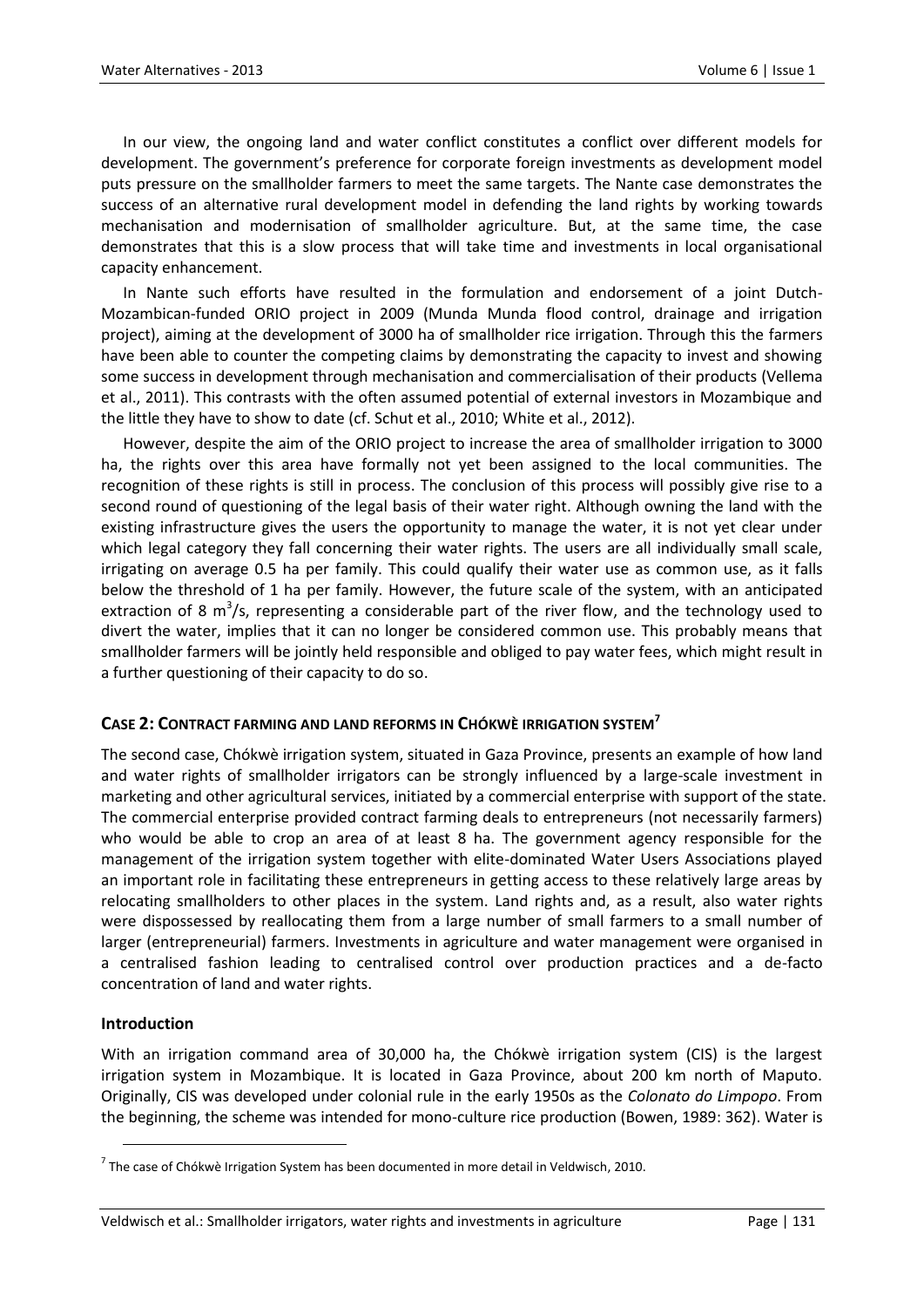diverted by gravity from the Limpopo River. After independence, from 1975 to 1977, its management was slowly transformed into one single large (state socialist) enterprise: the *Complexo Agro-Industrial de Limpopo* (CAIL). In 1977, the scheme was officially designated 'the breadbasket of the nation' (Hermele, 1988: 36).

In 1983, CAIL was dismembered and the area was divided among 10 smaller state enterprises, each one exploring an area of approximately 1-2000 ha (Hermele, 1988: 52; West and Myers, 1996: 42). The management of irrigation infrastructure was placed in the hands of an organisation called SIREMO (Sistema de Regadio Eduardo Mondlane) (Bowen, 1989). From 1984 onwards many of the state enterprises were dissolved and land in CIS was privatised and distributed among four agricultural sectors – state, private, family, and cooperative – and by 1986, 14,000 peasant farmers had received between 0.5 and 1 ha each (Bowen, 1989).

HICEP<sup>8</sup> is the state company that was established in 1997, as the successor to SIREMO. This institutional change, amongst others, involved the sale of old buildings, a drastic reduction in the number of staff, and the limitation of the agency's responsibility to the main system.<sup>9</sup> HICEP is responsible for water distribution and maintenance of the primary infrastructure while, officially, from the secondary canal downwards, the farmers and their associations are responsible for the water management. Farmers/water user associations (WUAs) are organised according to hydraulic units, mostly at the level of the secondary canal (or *distribuidor*). The extreme floods of the year 2000 largely washed away the irrigation infrastructure. With the help of donors the rehabilitation of the intake and the main canal were completed in 2006 (HICEP, 2010). Also some of the secondary and tertiary canals have been rehabilitated, but only up to an area of about 7000 ha. An additional 7000 ha are in the process of being rehabilitated with funding from the Islamic Development Bank (ibid).

Officially, the scheme is occupied by thousands of smallholders, each having small areas of land registered in their name in the cadastre of water users (*cadastro*). In reality, however, each year only 2- 3000 of them are registered as actively producing rice. Others only use small portions of their land, for instance for (irrigated) vegetable production or rain-fed maize. In the period 2001-2006, a maximum of about 3000 ha were in actual use for irrigated rice production (Veldwisch, 2010 on the basis of data provided by HICEP). The main reasons for low utilisation of the scheme are the poor state of the infrastructure, very limited access to (quality) seeds and fertilisers, lack of financial resources to invest in capital-intensive seasonal production, an unreliable output market (fluctuating prices, long distance, unreliable buyers) and the salinisation of considerable areas (Brito et al., 2009; Munguambe et al., 2009.; Pellizoli, 2010).

The cropped area within CIS substantially increased as a result of the activities of Mozfoods Industrias Allimentares (MIA), who in 2005 rehabilitated the rice processing factory in Chókwè and upon finding too low volumes of rice being produced to feed their factory, initiated a contract farming scheme (Nhantumbo, 2009; Mozfoods, 2010; Munguambe et al., 2009). In the 2009-2010 season, this resulted in a total rice production area of about 7000 ha. In that season MIA engaged in joint production with 229 Associated Producers (APs) on a total area of about 3400 ha (cf. Veldwisch, 2010). A contract between MIA and individual APs specified that the producer committed himself or herself to cultivating a specified area for one production season with the obligation to:

- prepare the land with equipment approved or provided by MIA;
- exclusively use seed varieties approved by MIA and seeded at recommended densities;
- application of fertilisers and pesticides in quantities as recommended by MIA;

 $\ddot{\phantom{a}}$ 

<sup>&</sup>lt;sup>8</sup> Hidráulica de Chókwè Empresa Pública (Hydraulics of Chokwe Public Company), the irrigation scheme management authority.  $<sup>9</sup>$  Interview with HICEP official on 04/11/2011.</sup>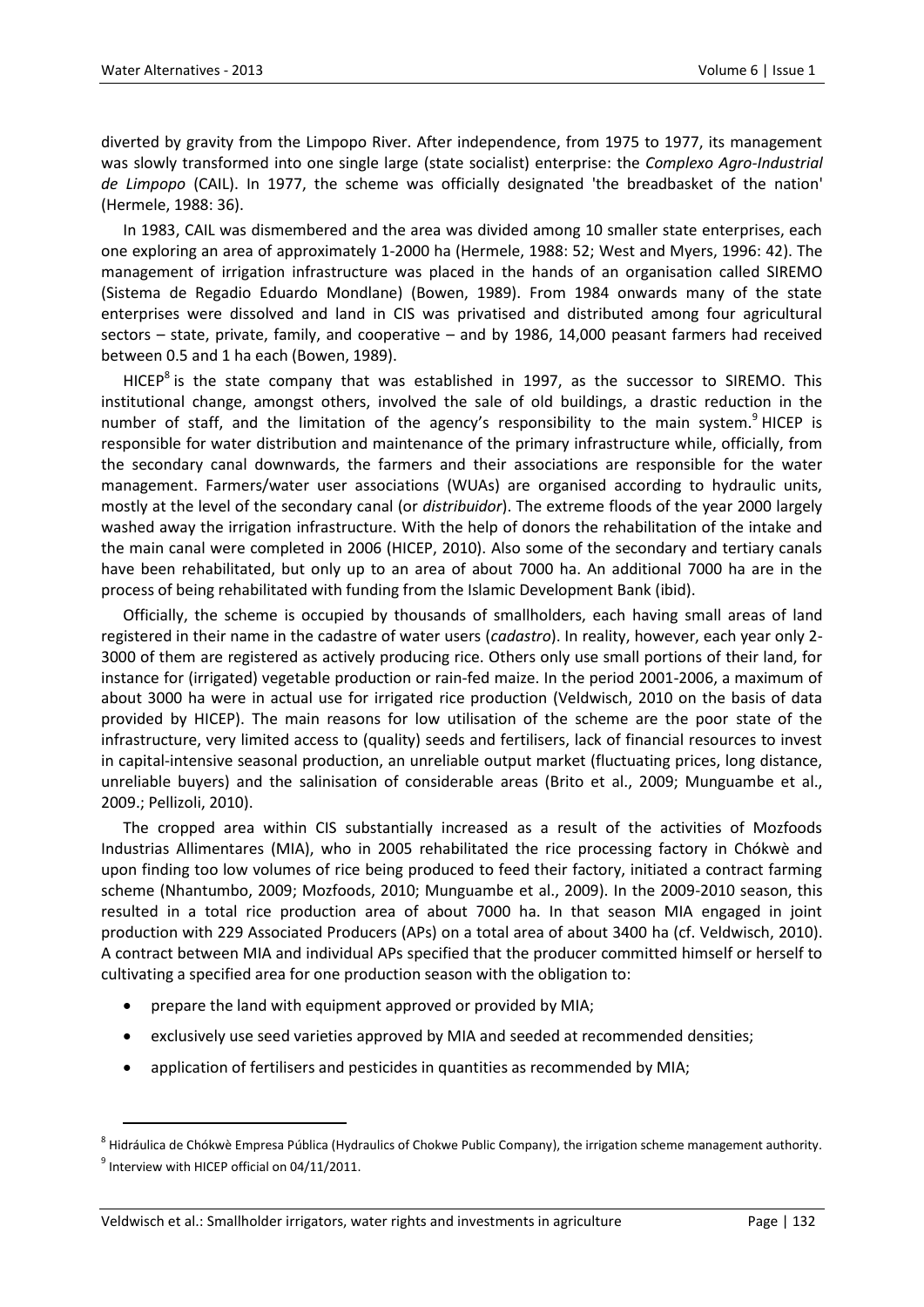- follow the good agronomic practices as recognised by MIA;
- obey the recommendations and instructions provided by MIA during the season;
- sell the expected amount of produced rice at the price determined by MIA for the season.

At the same time, MIA committed itself to buy all the rice produced under the agreement against an indicative price, adjustable post-season by MIA taking into account the international market conditions. In the course of 2011, MIA's contract farming programme was put to an end,<sup>10</sup> but the way in which it was implemented, as described above, does reveal a lot about the land and water rights arrangements within the scheme, which is why we still use the case for this analysis.

#### **Access to water, access to land**

This sub-section describes how access to land and water is arranged within CIS. The long (colonial) history in combination with the large scale of the system has led to an enduring centralised state control over land and water resources, which is very different from the other two cases analysed in this article. The CIS as a whole has a water licence from ARA-Sul, $^{11}$  which is administered by HICEP, the organisation in control of the water abstraction from the river, allocation and distribution of water, as well as being responsible for collection of the water fees that should cover the annual payment for the licence.<sup>12</sup> Water fees are currently based on cropped areas within the scheme.<sup>13</sup> Permission to cultivate is not required, and water users "are entitled to receive water in a quantity proportional to the size of their plot" (Pellizoli, 2010: 215), which means that having a land use right within the scheme includes a right to irrigation water. Formally, water users can be denied access to irrigation water if they do not pay the water fee (ibid), but in practice this has not been enforced.

According to various sources at HICEP, official farmers in the perimeter of CIS have individual titles, which have been registered in the cadastro. If people want to get land, in principle they will have to go through the WUAs to find people willing to rent out or sell their land. As only a very small part of the total area is in actual use (about 10% of the total area) it is relatively easy to find people willing to (temporarily) vacate their land. In this situation, MIA decided that they only wanted to work with farmers who could cultivate a minimum of eight hectares, as "small producers want to keep half the amount for home consumption and thus hardly sell to us".<sup>14</sup> Most people who wanted to become APs did not have access to such big plots and more land had to be allocated to them. At first these arrangements were made by the WUAs, in which the board members and other capable farmers often assigned themselves large pieces of land. The reallocation was introduced as a temporary arrangement, but the leaders of the WUAs tried to make it permanent.

[WUA board member]: "We have re-divided the land so that the younger people who can work large pieces of land can also have a chance. The land was very fragmented and often in the names of old

 $\ddot{\phantom{a}}$ 

 $10$  On a field visit in November 2011 it was confirmed that the contract farming scheme was terminated after a dramatically low production in the 2010-2011 season, amongst other reasons as a result of untimely and enduring rains. MIA has, however, continued and expanded its programme for the Promotion and Commercialisation of Rice Production (*Fomento e Commercialização do Arroz*) that was started in 2010 and which, amongst others, provides 'quality seeds' to all farmers in CIS, communication of a guaranteed minimum price for the rice before the start of the season, agricultural inputs at relatively low prices, and free 'quality' extension services.

<sup>&</sup>lt;sup>11</sup> Administração Regional de Águas do Sul (Regional Administration of Water in the South), an institution under the Ministry of Public Works and Housing of Mozambique.

 $12$  Interview with the president of the administrative board of HICEP on 03/11/2011.

<sup>&</sup>lt;sup>13</sup> At the end of October 2011 a wide variety of stakeholders discussed a proposal by HICEP to make the water fee a combination of the used area and a basic fee for holding the title to an area, irrespective of whether it is used or not. Interview with the president of the administrative board of HICEP on 03/11/2011.

 $14$  Interview with head agronomist of MIA on 30/03/2010.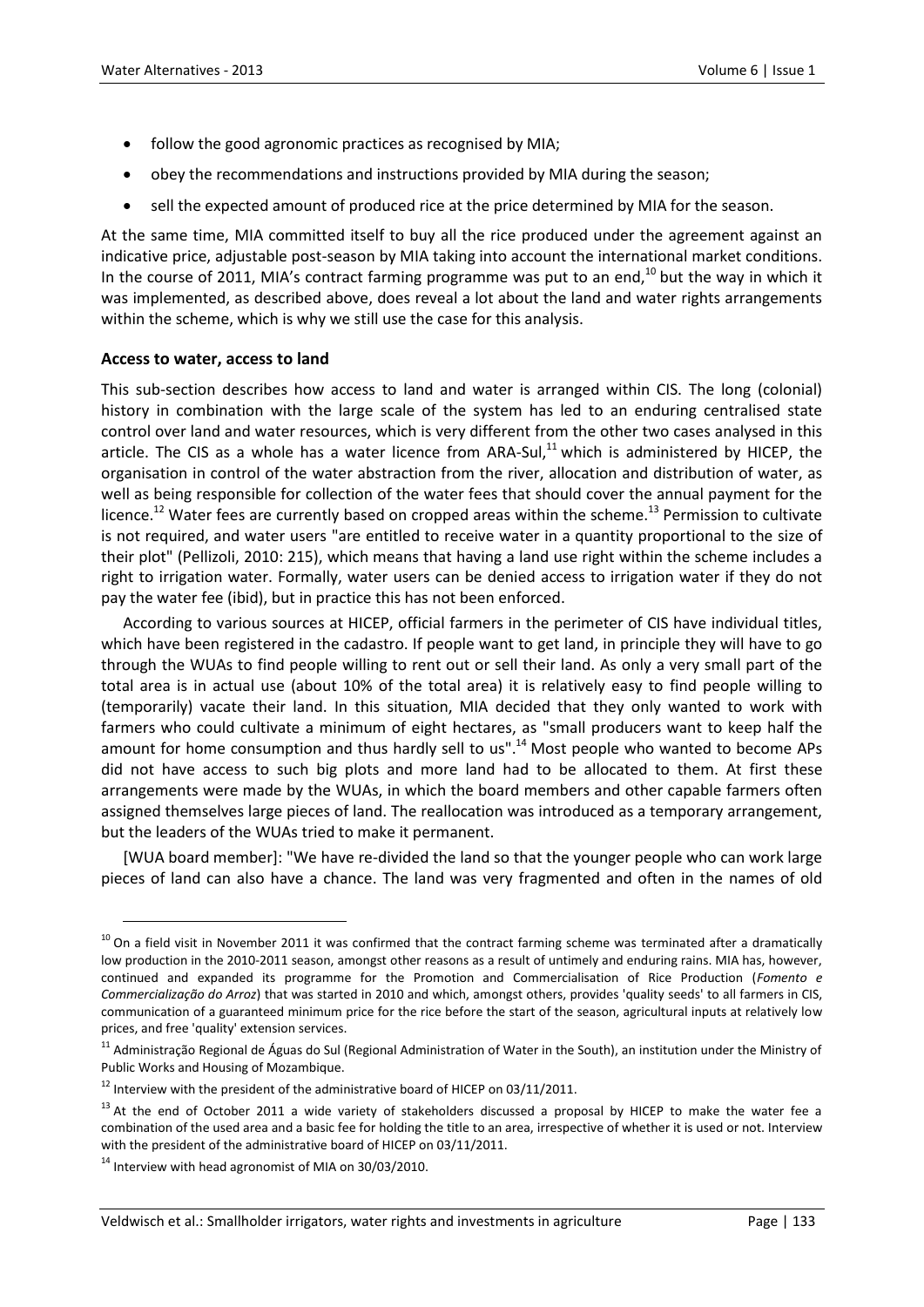people that are not even capable of using it. We have made a provisional division now, but we aim to make this official in collaboration with HICEP". 15

Both officials from HICEP and people working at MIA confirmed that 'potential APs', those approved by MIA, can go to HICEP to acquire the amount of land that MIA is willing to cultivate jointly with them.

[HICEP official]: "All the land within the perimeter of CIS is occupied, but when people do not use the land… eventually the land belongs to the state. There are many small producers. (…) We do not want to send them out of the scheme, but we put them at one place together".<sup>16</sup>

The authority of HICEP to also manage the land (allocation) within the perimeter of CIS is based on a presidential decree issued in 2009.<sup>17</sup> This newly acquired authority on the part of the state-company HICEP made it possible for farmers to engage in this contract farming arrangement with MIA on considerable pieces of land, which were previously held by small producers. Land rights, and *de facto* also water rights, were being dispossessed by reallocating land and water previously held by a large number of small farmers to a small number of larger farmers, basically those farmers who, by MIA, were assessed to be able to produce rice in the way required by the processing company. In a way this is a continuation of a practice that goes way back. West and Myers (1996: 43) report for the period 1984-1995 that "rights to land were often revoked following each round [of new land allocations], and farmers were displaced while the government decided how to resolve the mounting claims for land. Many smallholders reported being moved in response to each round".

#### **Investments**

In the Chókwè case the primary investment was done by MIA and concerned an investment in processing capacities with the aim to get agricultural production going through an improved market access. Additionally, investments were made in other parts of the agrarian support system (seeds, fertilisers, extension services). In some exceptional cases, MIA also assisted in the rehabilitation of secondary and tertiary canals (Munguambe et al., 2009). The development model underlying these large-scale investments can be referred to as market-led development (Dorward et al., 2005), the impact investment approach (Bridging Ventures et al., 2009), foreign investor model (Hanlon, 2004) or development by company-rule, resonating with earlier attempts to develop the colony of Mozambique (Bolding, 2009).

In line with these ideas MIA preferred to work with large producers, while aiming at intensive, mechanised production of high and stable quality rice varieties. Through the selection process of APs, MIA decided which producers would get access to the inputs, services and markets provided through the contract farming arrangement, but indirectly also influenced which producers would get access to land and water resources.

The Government of Mozambique, through facilitating the investments in large-scale commercial agriculture and bestowing on HICEP the authority to also manage the land (allocation), enabled a process whereby land and water rights got concentrated in the hands of a very limited number of producers. Apparently, the government deemed that this was acceptable on the basis of a paradigm of market-led development at a macro level. The success and legitimacy of their choice was supported by starkly increasing areas under production and increasing yields. However, at the same time, large numbers of poor households were excluded from access to their land and water. As MIA only bought rice from its associated producers, smallholder farmers were not only excluded from access to inputs, credits and machinery, but also still lacked a market outlet for their rice. Due to the highly mechanised

 $\overline{a}$ 

<sup>&</sup>lt;sup>15</sup> Field notes of an interview on 29/03/2010.

 $16$  Field notes of an interview on 31/03/2010.

 $17$  Decreto No. 41/2009, 21 August 2009.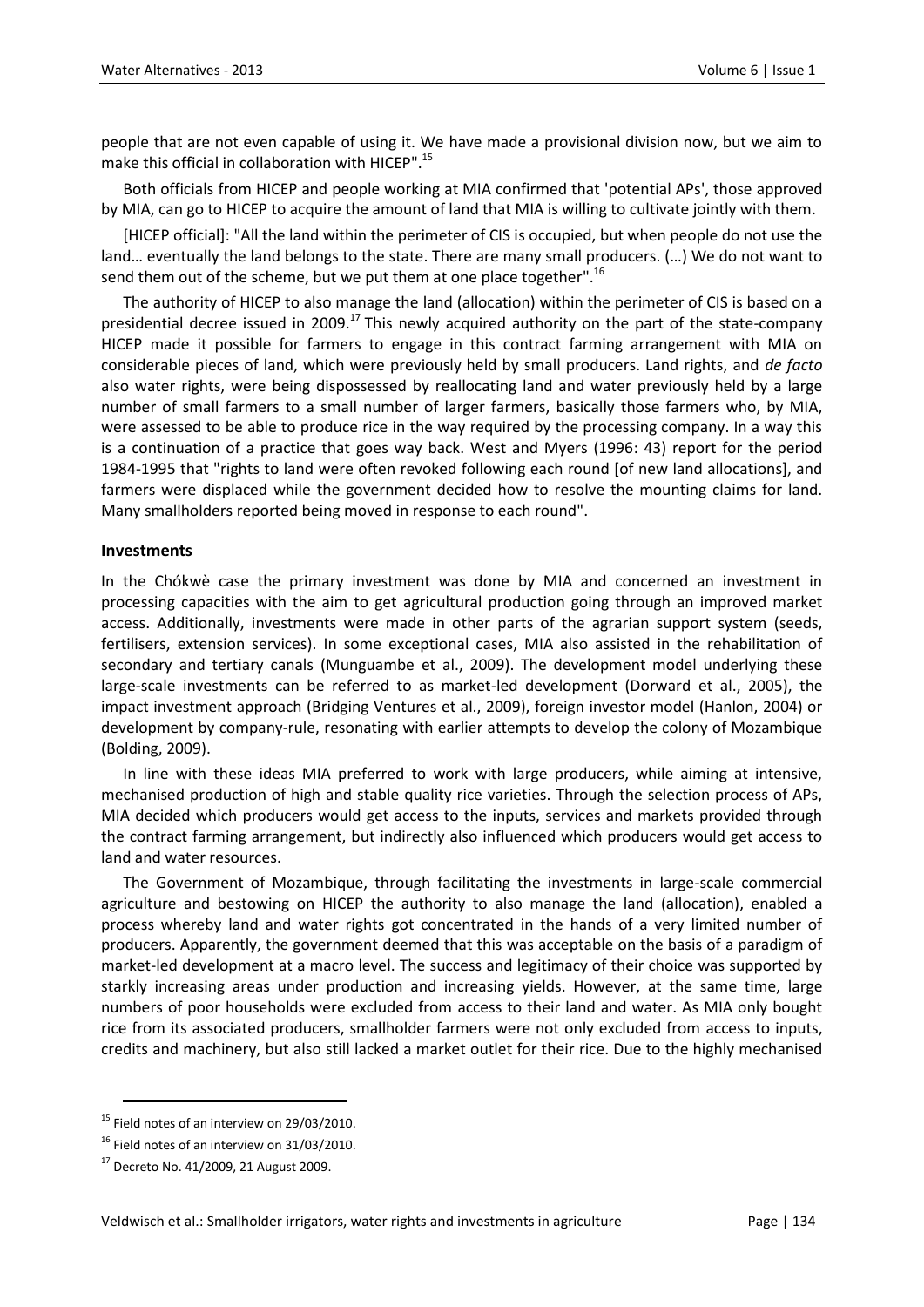production process, the need for labour was low, thus limiting the ways in which poor households could benefit from these developments.

In a short period of time a particular form of production (capital-intensive, labour-extensive, meeting specific quality demands, involving large- to medium-scale producers) gained a dominant position within CIS. A single processing and marketing company, supported by the Mozambican state, strongly influenced the organisation of the rice production process and the distribution of both the economic benefits and the rights to land and water. In 2008, a similar process unfolded in the Baixo Limpopo irrigation scheme, downstream of Chókwè, demonstrating the wider relevance of the case.<sup>18</sup>

#### **CASE 3: FURROW SYSTEMS IN THE MOUNTAINOUS AREAS OF MANICA**

The third and final case is situated in Manica Province and presents a case in which numerous smallholder producers initiated furrow irrigation systems by diverting permanent mountain streams, virtually without any external assistance. These dynamic developments and farmers' investments have particular effects on land and water claims. Investments in productive means and the ability to produce play important roles in the acquisition and defence of land and water rights.

#### **Introduction**

 $\ddot{\phantom{a}}$ 

In the higher mountainous areas in central Mozambique, bordering Zimbabwe, smallholder furrow irrigation can be found. This type of farmer-initiated earthen canal irrigation has a long history, some dating back to the beginning of the 20th century, and maybe even earlier (Bolding et al., 2010). Research in the upper catchment of the Revue River (Bolding, 2007; Schippers, 2008; Bolding et al., 2010), the upper catchment of the Pungwe River in Báruè District (Bolding, forthcoming) and recently in the Messica area describes these systems and the regulations and bylaws used in water and land management.

Characteristically, several furrow irrigation systems take water from one stream, sometimes additionally capturing water from side streams, springs or neighbouring catchments. These systems are interlinked, whether indirectly through seepage and excess water losses reverting to the river to be used downstream or through direct interlinking of several furrow systems, and demonstrate a picture of a hydrologically interconnected water network (van der Zaag et al., 2001; Bolding et al., 2010), rather than a series of discrete irrigation systems.

In 2010, a PROIRRI mission identified 9500 ha of existing smallholder irrigation in central Mozambique spread over just 7 districts (Beekman, 2011: 22), to complement the last census of 2003 when only 986 ha of smallholder irrigation had been identified in the two central Mozambican provinces of Sofala and Manica (DNHA, 2003). Yet, even the identified irrigated command area of 2010 probably represented a gross underestimation. Detailed research in two communities in the Messica area, identified 1000 ha of smallholder irrigation, compared to the estimated 340 ha in 2010 (and 0 ha in 2003). In all likelihood, the extent of actual irrigation is also underreported for other areas. If in comparable agro-ecological zones the irrigation densities are similar to those found in Messica, and the extent of smallholder furrow systems could already be in excess of 100,000 ha. FAO Aquastat (2011, based on data from 2003) reported a national total of 118,000 ha of irrigation including large-scale systems like Chókwè, but excluding these furrow systems. This comparison clearly demonstrates the (little known) importance of smallholder irrigation.

Periods of droughts or of above average rainfall, often occurring in cycles of several years (Schippers, 2008), lead to shrinkage and growth of irrigated area (Bolding et al., 2010). Apart from responses to climatic variations, farmers dynamically reconfigure furrow irrigation practices in response to changing

<sup>&</sup>lt;sup>18</sup> Interview with the Agricultural Extension Officer, Ponela irrigation project, Baixo Limpopo, on 11/09/2008.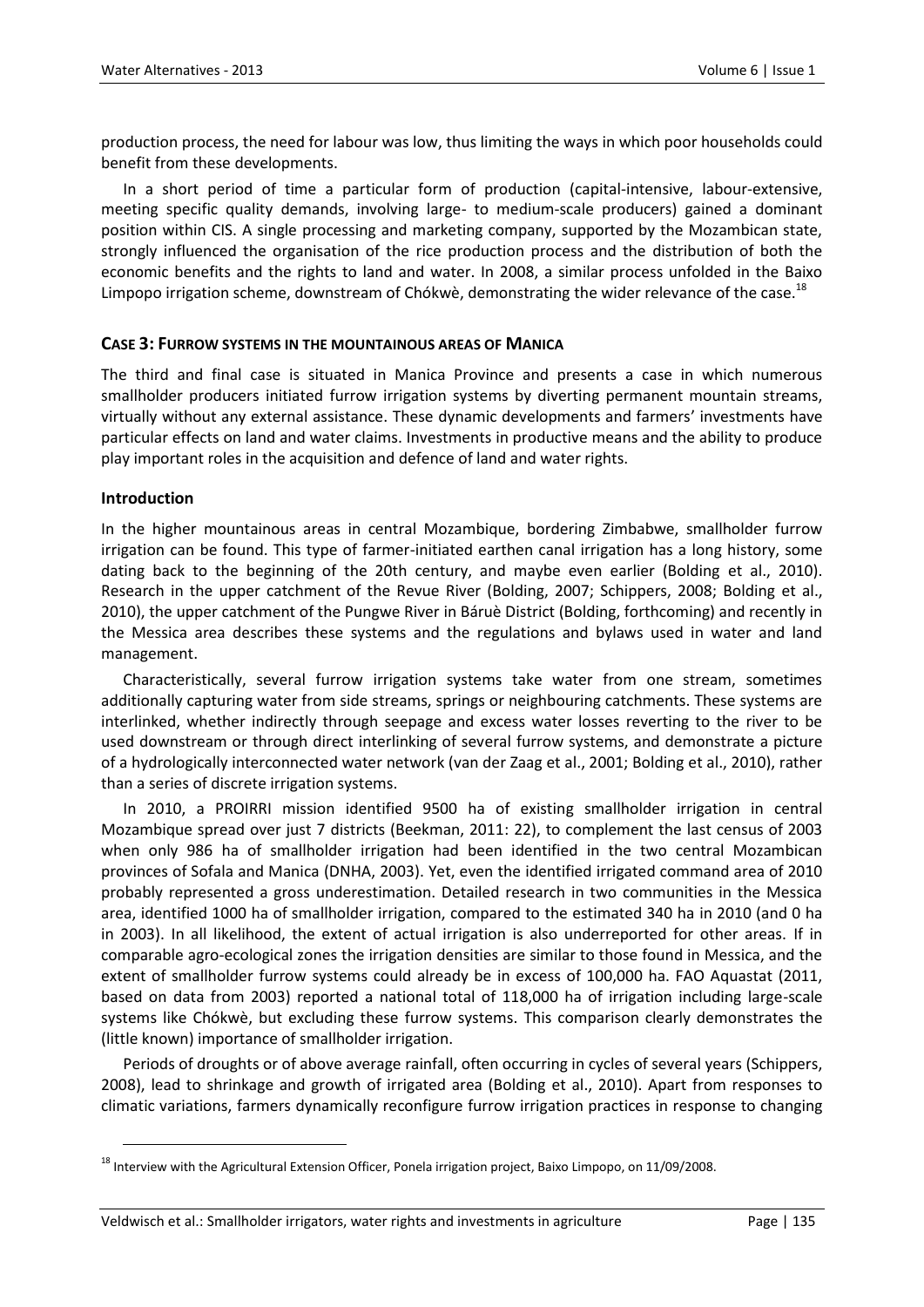demographic, political and market conditions, physically changing the canals in time and space (Bolding et al., 2010).

It is striking that most of the systems identified in 2010 had emerged without outside support, and that almost all systems aimed at market production during the dry season, often using chemical inputs to enhance the production (Beekman, 2011). These systems have stayed mostly unknown as they are embedded in an (apparently big) informal sector that stays beyond the purview of formal policy circles.

#### **Access to water, access to land**

The emergence of irrigation in these mountainous areas is not coincidental. These areas are historically known to be safe havens for farmers fleeing the bad labour conditions in Mozambique during colonial times or repressive laws in (then) Rhodesia. This is specifically the case for the Penha Longa area that, during the civil war, received an influx of refugee farmers (Bolding, 2007). After the war a slow spread continued to other areas like Messica that was strengthened with the influx of returning (Mozambican) farmers and farm labourers from neighbouring Zimbabwe after a severe economical and political crisis hit there (1999-2009, see Derman and Kaarhus, forthcoming). Notably, the immigrants strategically choose where to settle, based on an appreciation of the availability of land, but most importantly of water. This resulted from research in Penha Longa and southern Báruè District (Bolding, 2007; Bolding, forthcoming) and more recently was re-confirmed through research in Messica.

In acquiring new lands, a fairness principle is applied as seen also in water distribution, where new migrants are given land for agriculture after consultation with local (traditional) leaders. In more densely populated areas like Penha Longa this leads to the use of upstream areas often entailing the construction of bench terraces and new irrigation systems (Bolding, 2007; Schippers, 2008). For areas like Messica that were depopulated during the war a similar process can be observed where, first the lower areas with deep soils were put to use, but where a slow upstream migration can be seen. It is noticeable that the repopulation is mainly undertaken by Mozambican outsiders, often through family connections, but that Zimbabwean nationals are excluded from settling down yet, being allowed as providers of cheap labour (Bolding et al., 2010).

The new settlement locations are consciously chosen for their water availability. The principle that everyone has right to water applies, even to newcomers. By the same principle, one cannot be deprived of the right once established (Schippers, 2008; Bolding 2010). Newcomers can construct new furrows on the condition that not all water is diverted from the stream, based on principles of 'giving others a chance'. This dynamic leads to a slow upstream expansion of irrigated areas as population density increases. The first constructer becomes the '*dono do canal*'; owner of the canal, often in charge of regulating maintenance and making the regulations of water distribution within the canal.

The construction of new systems, or improvement of old ones through outside interventions, often attracts new users. This results in a re-configuration of rules applied in both irrigation practices at furrow level as well as on catchment level (Bolding et al., 2010; Beekman, 2011).

#### **Investments**

In practice, clear ideas exist around 'fairness' and 'giving others a chance', often sharing water between neighbours or when allowing new users into the system or allowing new furrows to be constructed (Bolding et al., 2010; Schippers, 2008). Rights are established through initial investments, where new members often buy themselves in by a money transfer to the original owner and/or making a substantial contribution to the maintenance or upgrading of the canals. These rights are maintained by recurring investment in operation and maintenance, and non-compliance could lead to exclusion of farmers from water (Bolding, 2007; Schippers, 2008; Bolding et al., 2010).

Although these are basic rights modalities used by farmers and documented in many examples of hydraulic property creation (cf. Coward, 1986; Gerbrandy and Hoogendam, 2002; Bolding et al., 2010;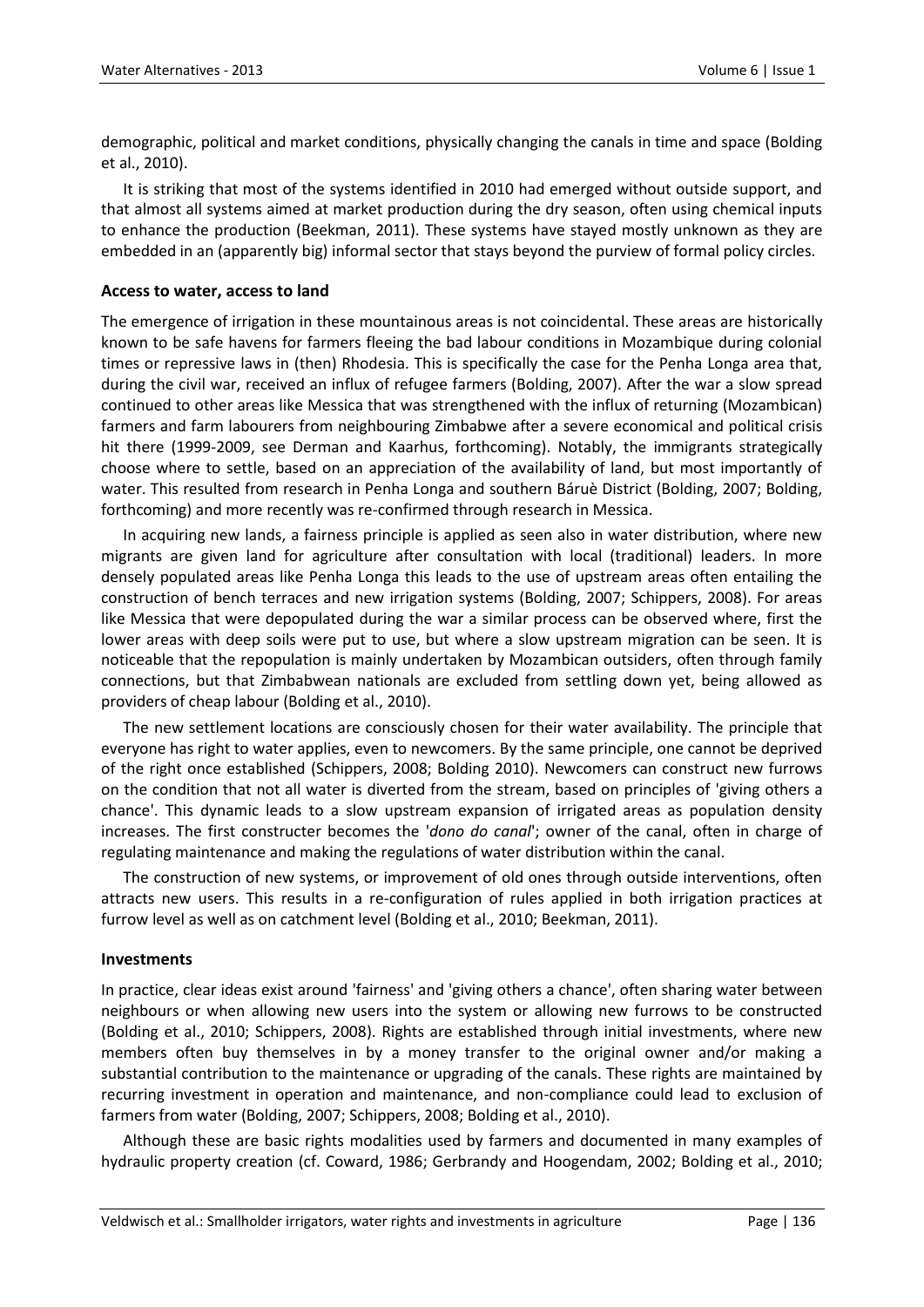Komakech et al., 2011), the unregulated principles also lead to conflict and exclusion. Frequently, upstream users slowly default on their maintenance obligations or only participate in maintenance from the intake up to their field, leaving most other work to be done by tail enders. This is particular the case where the '*dono*' is a tail-end user and slowly loses control over regulations that apply (Schippers, 2008; Bolding et al., 2010). But also the slow upstream expansion of irrigation furrows results in a redistribution of water in the stream where the older investment in downstream areas often suffers from less water availability in time. This indicates that not only the investment and maintenance but also the 'hydraulic position/hierarchy' determines who has a right to decide on or default from tasks. This is often the main structuring mechanism that determines the hydraulic property rights (Bolding et al., 2010).

The different types of hierarchy found in practices that determine the rights attribution mechanisms are hydraulic position as described above, then investment claims based on seniority or 'founding claim' like those of the '*dono do canal*', which are dominant, and also the claims of new successful farmers for more rights through their productive performance demonstrating the capacity to innovate. New rights are often obtained through the sharing principle as described above and lastly, but it is only on rare occasions that disputes are brought to court (Schippers, 2008; Bolding et al., 2010).

In spite of the density of irrigation furrows, intensity of land use, and resultant competition over both land and water it is remarkable that only few examples exist where formal court cases are applied in land disputes and that no water conflicts have been recorded to date (Bolding et al., 2010).

It is clear that these un-documented systems are undervalued in terms of their economic importance and the pivotal role in providing food security. This is in sharp contrast to the combination of the large areas that are being developed by smallholder farmers and their implications with regard to the quantity of water use. This form of spontaneous smallholder irrigation development not only takes place in mountainous areas but also in flood plain areas like Nante, in intensive smallholder pumped irrigation systems and along large parts of the Mozambican coast, where inundation irrigation takes place during the wet season (*machongos*). The amount of water these smallholder systems require is unknown, which leads to disregarding their needs when assessing water availability in the context of (foreign) external investments in agricultural intensification.

#### **CONCLUSION AND RECOMMENDATIONS**

This article addresses the question of how water rights of smallholders function in practice and how these could best be protected in the context of increasing pressures exerted by instances of land and water grabbing. The meaning and practice of water rights were explored along the lines of (1) formalised water law, (2) the intimate relation with land rights, and (3) the ability to use water to produce economic value. The main findings are summarised below and followed by policy recommendations of how smallholder water rights could best be protected.

#### **Land and water rights in action**

Though water rights of common use are recognised in the water law and, legally, even have a strong position when confronted with increasing private use, the strength of this recognition in practice needs yet to be shown. Licences are not issued to smallholders; nor are they sought by them in defence of their rights – due to high investment needs, limited benefits, and a weak enforcement. The difficulty of monitoring and estimating the actual common use volumes means that smallholder water use practices are not well represented in regional water balances. Formalisation of water rights may be tabled with an argumentation to protect common use, but in practice it does not, and rather leaves them invisible and/or culpable (cf. van der Zaag et al., 2010a). The fact that the law requires any use of water by means of diversion technologies (however simple) to be formally registered incriminates smallholder irrigators, though in practice it has not affected their actual practices.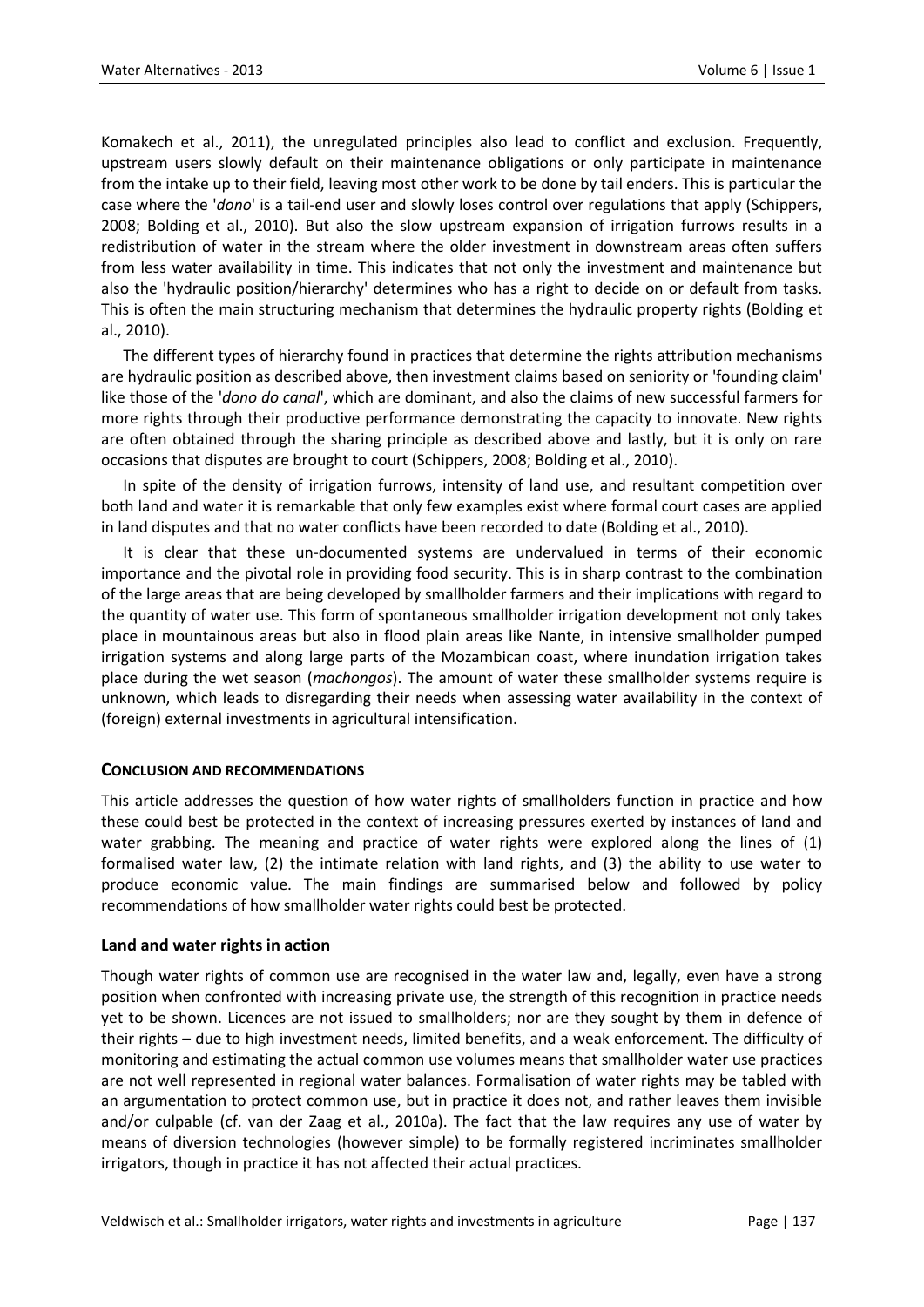Water rights are, to some extent, also anchored in the land law, i.e. the natural resources that are associated with the land that is rightfully in use by a community are part of the land rights of that community and cannot be alienated from the community without their consent.

Productivity/efficiency argumentations are prominent and influential in determining water rights in action. Those people who are able to turn their use into the production of economic value manage best to secure their claims on both land and water. The prevalent neo-liberal discourse on rural development through improved markets, involvement of companies and a strong reliance on foreign investors casts a shadow on future protection of customary land and water use.

#### **Recommendations and framework for action**

There is a need to make the smallholder farmer visible in policy circles. The strongest defence for their water use is an acknowledgement of their importance for both food security and commercial production. Further insights need to be generated on the actual water needs of current smallholder farmer systems, especially looking at those that clearly invest in land and water management as observed in the furrow systems, and also in small individual pump and flood plain systems. This should then be added to the available quantitative data on river water flows to determine an adequate water balance that includes a more realistic idea of common water use.

A methodology needs to be developed together with the ARAs to better estimate existing water use by informal water users and predict the future water requirements of smallholder farmers, by assessing smallholder crop production systems and areas in the river catchment. If this methodology is linked to new methodologies to estimate river flows and changes in land use on the basis of GIS data sets to augment the limited hydrological data available (as is presently being developed by many (African) researchers, see the 2012 WaterNet conference), it would provide an important tool for the ARAs in issuing water licences and reserving a realistic amount of water for common use. This way, a policy implementation tool could be provided that will help secure river water for existing and future smallholder development.

The first development and piloting of such a methodology could be best targeted in a catchment with high land (and water) pressures because of existing large-scale land claims. Supporting the ARA in undertaking an independent hydrological study and simultaneous study of informal production systems would result in a concrete action in a catchment to determine the common water use to ensure that smallholder farmers are not excluded, while at the same time providing a new methodology that can be applied in other Mozambican catchments.

At the policy level two proposals could be forwarded for changes in the present land and water law. In the case of the land law, community consultation prior to receiving the land rights is obligatory. But the results of these consultations are neither public nor registered in legally valid minutes/agreements. By proposing to make the deals that are made in these consultations public and legally valid, civil society could better understand and react if unlawful actions are taken. In the case of the water law, we propose a change that does recognise smallholder farmers as common users if irrigating less than 1 ha, irrespective of the water abstraction technology used. This would make smallholder farmers inherently interested in becoming visible so that their water use is accounted for in official water allocation efforts, without taxing them when cultivating for subsistence.

Within the current discourse effective defence of smallholders' water rights is possible by empowering them to produce, i.e. show that effective rural development and substantial food production based on smallholder agriculture are possible. All three cases analysed offer evidence to this effect. In Nante smallholder communities, together with civil society organisations, are heavily investing in irrigation infrastructure development after having shown to be able to produce at scale and for the market. In Chókwè, currently a new development model is being elaborated in which smallholder farmers are the basic producers for MIAs factory, rather than a few privileged emergent farmers. In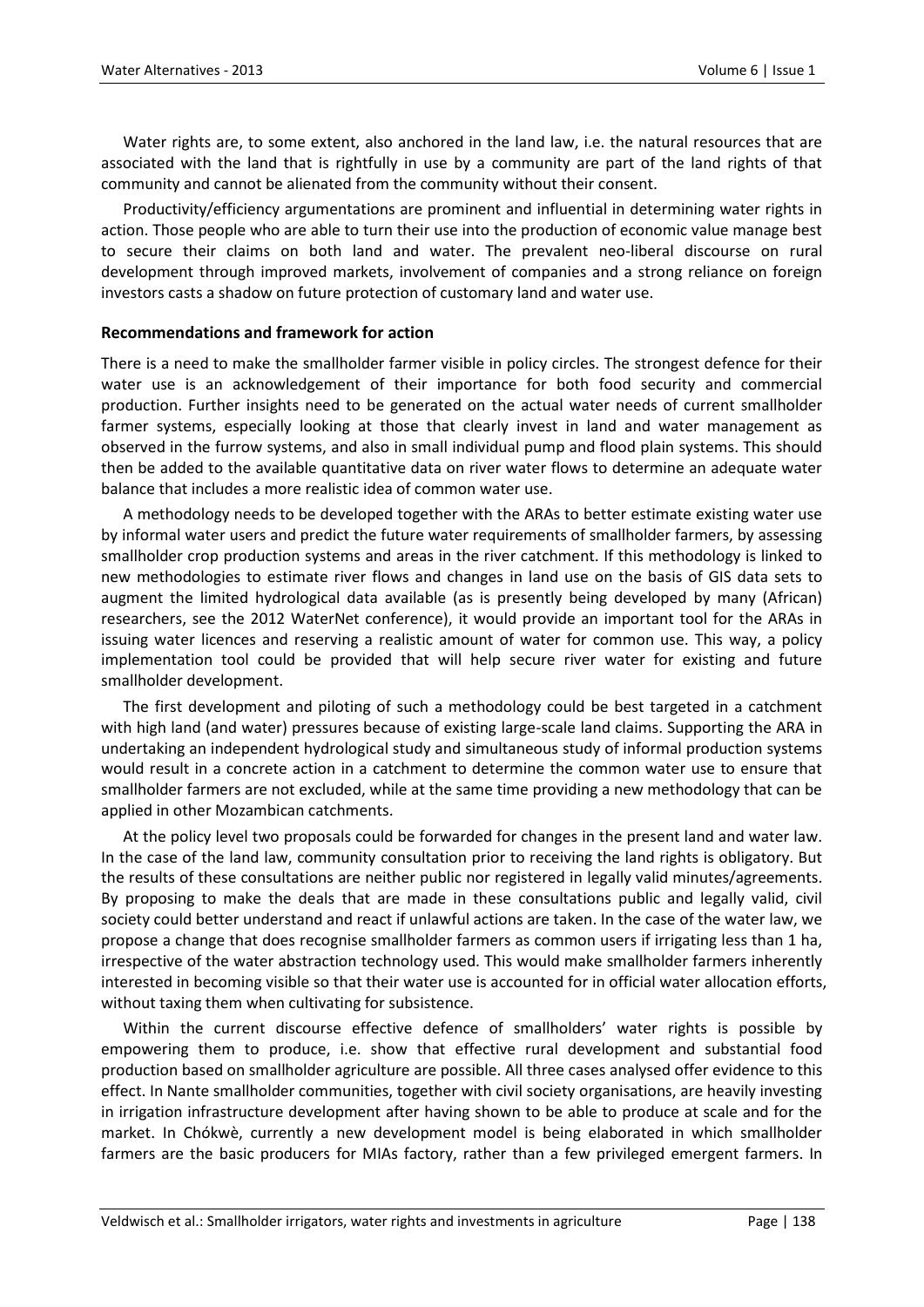Manica, smallholder farmers defy both the development by company rule and the development through NGO assistance. Activities in support of these developments in terms of investment in infrastructure, capacity-building and joint learning processes would be worthwhile.

#### **ACKNOWLEDGEMENTS**

The first version of this article was written as a strategy document as part of an assignment for the Royal Netherlands Embassy in Maputo, Mozambique. We thank Jan de Moor and Raphaëlle Ducrot for their valuable comments on an earlier version of this article.

#### **REFERENCES**

- Beccar, L.; Boelens, R. and Hoogendam, P. 2002. Water rights and collective action in community irrigation. In Boelens, R. and Hoogendam, P. (Eds), *Water rights and empowerment*, pp. 1-19. Assen: Van Gorcum.
- Beekman, P.W. 2011. Identification of the irrigation potential for smallholder horticulture in the uplands of Manica and Sofala provinces. PROIRRI Report, program for sustainable irrigation development. Maputo: DNA.
- Beekman, P.W. and Veldwisch, G.J.A. 2012. The evolution of the land struggle for smallholder irrigated rice production in Nante, Zambézia. *Physics and Chemistry of the Earth* 50-52: 179-184.
- Beekman, W. and Vellema, S. 2011. *Emancipation on the back of the tractor: Farmers managerial capacities and problem solving strategies in Mozambique.* VC4PD Research Paper No. 17. Wageningen: Wageningen International/DGIS.
- Bolding, A. 2007. The dynamics of smallholder irrigation furrows along the Mozambique-Zimbabwe border: A resilient force of agrarian modernization or last resort for marginal communities? Paper presented at the AEGIS conference in Leiden, The Netherlands, 11-14 July 2007.
- Bolding, A. 2009. The return of company rule in Mozambique: The case of irrigated biofuel and food production in the Elephants-Limpopo and Incomati rivers. Unpublished draft paper 28/10/2009.
- Bolding, A. Forthcoming. Reversing the flows of people, skills and goods: Rural livelihood changes along the Mozambican border, Báruè District. In Derman, B. and Kaarhus, R. (Eds), *In the shadow of a conflict: Crisis in Zimbabwe and its effects in Mozambique, South Africa and Zambia*, Chapter 5. Harare: Weaver Press.
- Bolding, A.; Post Uiterweer, N.C. and Schippers, J. 2010. The fluid nature of hydraulic property: A case study of Mukudu, Maira and Penha Longa irrigation furrows in the upper Revue River, Manica District, Mozambique. In van der Zaag, P. (Ed), *What role of law in promoting and protecting the productive uses of water by smallholder farmers in Mozambique?*, pp. 105-136. Challenge Program Project No. 66. Delft: UNESCO-IHE Institute for Water Education
- Bowen, M.L. 1989. Peasant agriculture in Mozambique: The case of Chókwè, Gaza Province. *Canadian Journal of African Studies* 23(3): 355-379.
- Bridging Ventures; Parthenon Group and Global Impact Investing Network. 2009. *Impacts for investment: Case studies across asset classes.*

[www.parthenon.com/ThoughtLeadership/InvestingforImpactCaseStudiesAcrossAssetClasses](http://www.parthenon.com/ThoughtLeadership/InvestingforImpactCaseStudiesAcrossAssetClasses) (accessed 2 February 2013)

- Brito, R.; Famba, S.; Munguambe, P.; Ibraimo, N. and Julaia, C. 2009. Profile of the Limpopo Basin in Mozambique: A contribution to the Challenge Program on Water and Food Project No. 17. Maputo: FAEF-UEM.
- CIP (Centro de Integridade Pública). 2011. Land moves up the political agenda. *Mozambique Political Process Bulletin* 48(1-3): 1-19.
- Cotula, L. 2009. *Legal empowerment for local resource control: Securing local resource rights within foreign investment projects in Africa*. Stevenage, UK: International Institute for Environment and Development.
- Coward, E.W. 1986. *State and locality in Asia irrigation development: The property factor*. In Nobe, K.C. and Sampath, R.K. (Eds), *Irrigation management in developing countries: Current issues and approaches*, pp. 491- 508. Colorado: Westview Press.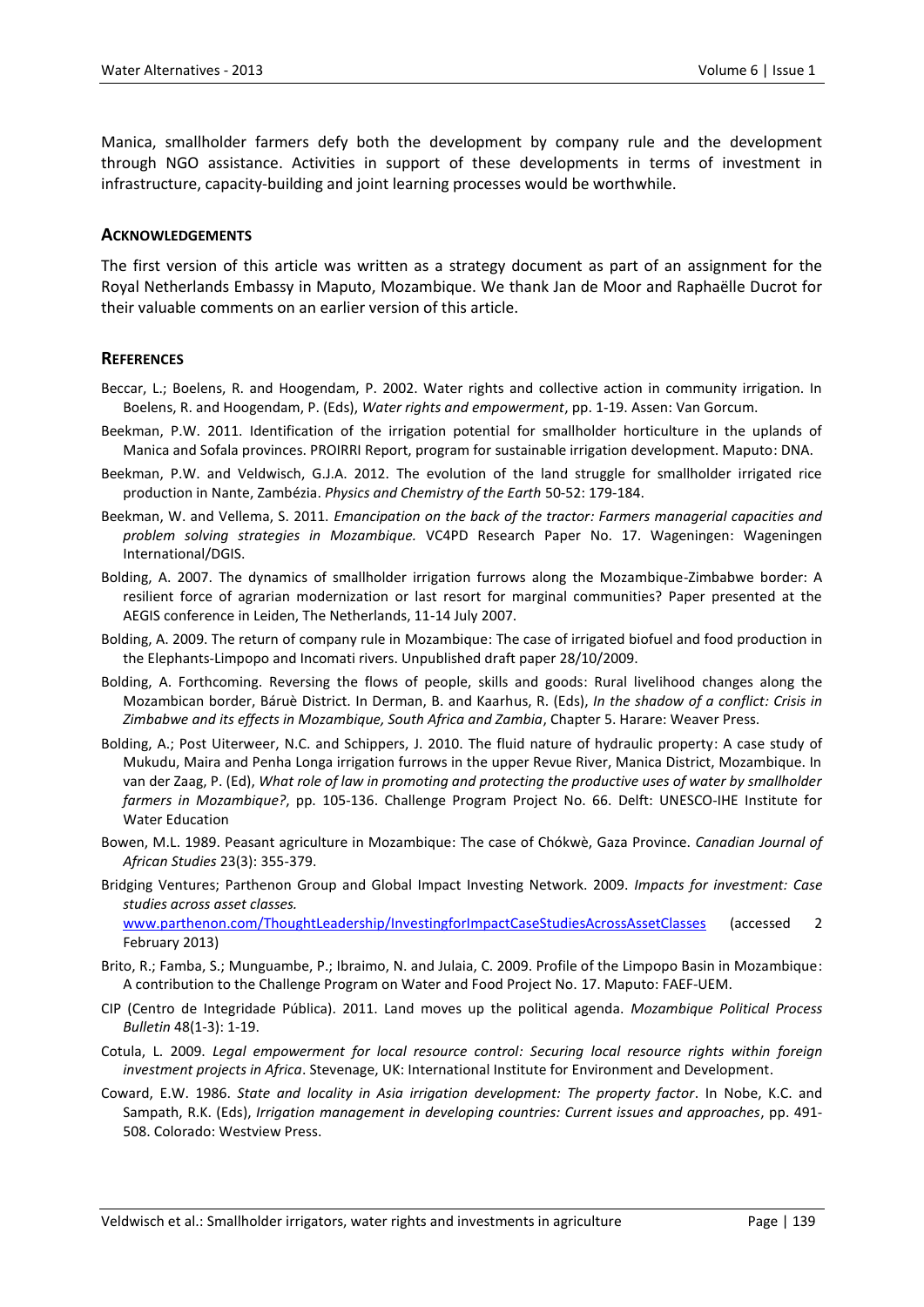- De Wit, P.; Tanner, C. and Norfolk, S. 2009. *Land policy development in an African context: Lessons learned from selected experiences*. Land Tenure Working Paper No. 14. Rome: Food and Agriculture Organisation.
- Derman, B. and Kaarhus, R. (Eds). Forthcoming. *In the shadow of a conflict: Crisis in Zimbabwe and its effects in Mozambique, South Africa and Zambia*. Harare: Weaver Press.
- DNHA (Direcção Nacional de Hidráulica Agricola). 2003. *Levantamento dos regadios na zona centro do país (Zambézia, Sofala, Manica e Tete): Descrição dos regadios existentes no país, Volume II, Agosto 2003.* Maputo: DNHA.
- Dorward, J.; Kydd, J. and Poulton, C. 2005. Beyond liberalisation: 'Developmental coordination' policies for African smallholder agriculture. *IDS Bulletin* 36(2): 80-85. Brighton: Institute of Development Studies.
- Fairbairn, M. 2011. Indirect expropriation: The role of national institutions and domestic elites in the Mozambican farmland grab. Paper presented at the International Conference on Global Land Grabbing, 6-8 April 2011, organised by the Land Deals Politics Initiative in collaboration with the journal of Peasant Studies and hosted by the Future Agricultures Consortium at the Institute of Development Studies, University of Sussex, UK.
- FAO Aquastat. 2011. FAO's information system on water and agriculture. [www.fao.org/nr/water/aquastat/main/index.stm](http://www.fao.org/nr/water/aquastat/main/index.stm) (accessed 2 February 2013)
- Gerbrandy, G. and Hoogendam, P. 2002. Materialising rights: Hydraulic property in the extension and rehabilitation of two irrigation systems in Bolivia. In Boelens, R. and Hoogendam, P. (Eds), *Water rights and empowerment*, pp. 36-51. Assen: Van Gorcum.
- Hanlon, J. 2004. Renewed land debate and the 'cargo cult' in Mozambique. *Journal of Southern African Studies* 30(3): 603-626.
- Hermele, K. 1988. *Land struggles and social differentiation in southern Mozambique: A case study of Chókwè, Limpopo 1950-1987.* Research Report No. 82. Uppsala: Scandinavian Institute of African Studies.
- HICEP (Hidráulica de Chókwè Empresa Pública) 2010. Apresentação do regadio de Chókwè. Chókwè, 24 March 2010. Chókwè: HICEP.
- Kaarhus, R. 2011. Agricultural growth corridors equals land-grabbing? Models, roles and accountabilities in a Mozambican case. Paper presented at the International Conference on Global Land Grabbing, 6-8 April 2011, organised by the Land Deals Politics Initiative in collaboration with the journal of Peasant Studies and hosted by the Future Agricultures Consortium at the Institute of Development Studies, University of Sussex, UK.
- Komakech, H.; van Koppen, B.; Mahoo, H. and van der Zaag, P. 2011. Pangani River Basin over time and space: On the interface of local and basin level responses. *Agricultural Water Management* 98(11): 1740-1751.
- Lahif, E. 2003. *The politics of land reform in southern Africa*. SLSA Research Paper No. 19. [www.ids.ac.uk/slsa](http://www.ids.ac.uk/slsa) (accessed 2 February 2013)
- Manjate, C. 2010. Analysis of water and related laws of Mozambique. In van der Zaag, P. (Ed), *What role of law in promoting and protecting the productive uses of water by smallholder farmers in Mozambique?*, pp. 9-30*.* Challenge Program Project No. 66. Delft: UNESCO-IHE Institute for Water Education.
- Mehta, L.; Veldwisch, G.J.A. and Franco, J. 2012. Introduction to the Special Issue: Water grabbing? Focus on the (re)appropriation of finite water resources. *Water Alternatives* 5(2): 193-207.
- Mozfoods. 2010. Homepage of Mozfoods S.A. [www.mocfer.com](http://www.mocfer.com/) (accessed 13 October 2010)
- Munguambe, P.; Chilundo, M. and Julaia, C. 2009. Water use and access in the Chókwè irrigation scheme, Mozambique: The case study of the Asssociação dos Regantes do Distribuidor 11. Project CP66: Water Rights in Informal Economies in the Limpopo and Volta basins. Final draft report.
- Nhantumbo, N.S. 2009. Perception about salinity and the existing strategies to cope with the Hazard in the Chókwè irrigated perimeter, Mozambique. MSc thesis. Wageningen University, Land Degradation and Development group.
- Norfolk, S. and Liversage, H. 2002. Land reform and poverty alleviation in Mozambique. Paper for the Southern African Regional Poverty Network, Human Sciences Research Council.
- Pellizzoli, R. 2010. 'Green revolution' for whom? Women's access to and use of land in the Mozambique Chókwè irrigation scheme. *Review of African Political Economy* 37(124): 213-220.